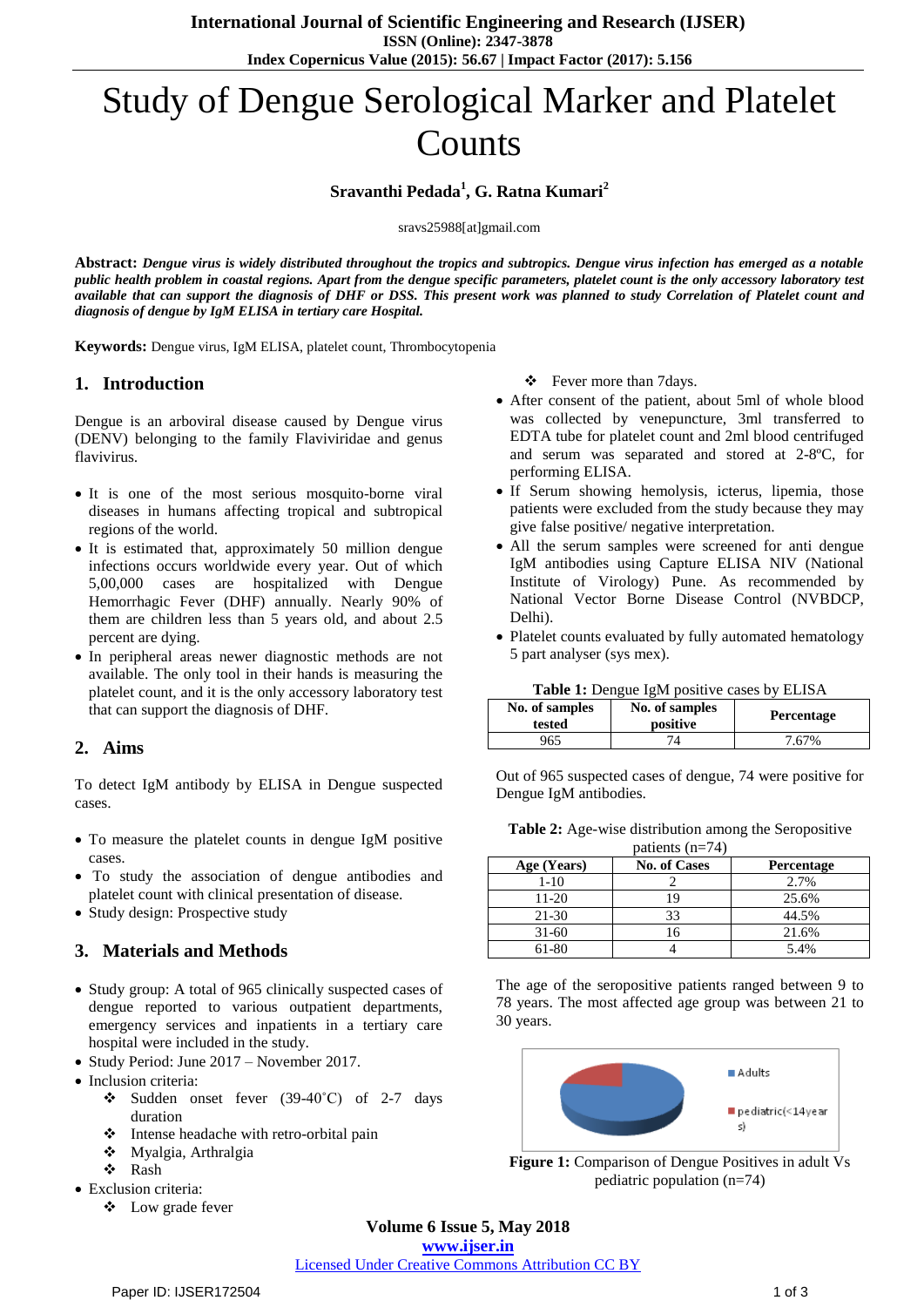**Table 3:** Gender-wise distribution among the Seropositive



The male to female ratio of the seropositive patients was  $2:1$ 



**Figure 2:** Month wise Dengue seropositivity

Maximum number of dengue positive samples was observed in the month of October.



**Figure 3:** Comparison of Dengue Positives in Urban Vs Rural (n=74)

Out of 74 Dengue positive cases, 48 were from Urban areas and 26 were from Rural area.

| <b>THEIR TO HERE COUNTED DUSTING GUILGIC CASCS</b> |                              |                    |  |
|----------------------------------------------------|------------------------------|--------------------|--|
| <b>Platelet couunt</b>                             | <b>Dengue Positive cases</b> | <b>Transfusion</b> |  |
| $<$ 20,000                                         |                              | Done               |  |
| 20,000-50,000                                      |                              | Done               |  |
| 50,000-80,000                                      | 18                           | Nil                |  |
| 80,000-1,00,000                                    |                              | Nil                |  |
| 1,00,000-1,50,000                                  | 24                           | Nil                |  |
| >1,50,000                                          |                              | Nil                |  |



**Figure 2:** Thrombocytopenia among Dengue positive patients

Thrombocytopenia=59

**Table 5:** Clinical manifestations of patients with Dengue fever  $(n=74)$ 

| <b>Clinical manifestations</b> | <b>Numbers</b> | Percentage |
|--------------------------------|----------------|------------|
| Fever                          | 74             | 100        |
| Severe headache                | 58             | 78.3%      |
| Nausea & vomtings              | 48             | 64.8%      |
| Myalgia                        | 45             | 60.8%      |
| Rash                           | 35             | 47.3%      |
| Arthralgia                     | 6              | 8.1%       |
| Retro-orbital pain             | 6              | 8.1%       |
| Gingival bleeding              | 6              | 8.1%       |
| GI bleeding                    | 3              | 4%         |



### **4. Discussion**

In this study, the epidemiology of dengue in this region showed that most cases occurred in young adults with Male predominance. **Krunal D. Mehta et al. Jamnagar 2016 also reported similar observations in their study.**

Our data shows that the epidemic waves were seen in urban centers, because highly urbanized areas have substantial proportions of the populations living in crowded areas with poor sanitation**. Avinash kumar et al. Delhi August 2017 also reported similar observations in their study.**

Among the clinical signs, we noticed a higher proportion of fever, thrombocytopenia, severe headache, nausea, vomiting, myalgia, and rash in patients with DF. **M Neeraja et al Hyderabad, 2006 also reported similar observations in their study.**

As per WHO guidelines, thrombocytopenia can be used as simple diagnostic criteria for DHF.

# **5. Conclusion**

In the present study 7.67% (74 out of 965) seropositivity was reported for dengue virus infection.

- Thrombocytopenia was noted in 59 cases.
- Among them 3 expired, even after blood transfusion and majority survived even after progression to DHF
- Hence serological marker along with platelet count help the clinician for early prediction & monitoring of the dengue positive cases for the development of DHF and DSS there by reducing the complications.

# **References**

- [1] Krunal D. Mehta et al., Correlation Between Platelet Count and Serological Markers of Dengue Infection www.njlm.jcdr.net
- [2] Shivraj Nagnath Kanthikar et al. Correlation of thrombocytopenia and serological markers in early…. Indian Journal of Pathology and Oncology, July-September 2016;3(3);437-439
- [3] Kulkarni, et al.: Association of platelet counts and serological markers of dengue infectionhttp://www.ijmm.org on
- [4] Sindhanai V et al, Tamilnadu, 2016.Scholars journal of Applied Medical sciences, www.saspublisher.com

**Volume 6 Issue 5, May 2018 <www.ijser.in>** [Licensed Under Creative Commons Attribution CC BY](http://creativecommons.org/licenses/by/4.0/)

lgM ELISA Dengue positives=74

**Table 4:** Platelet count of positive dengue cases